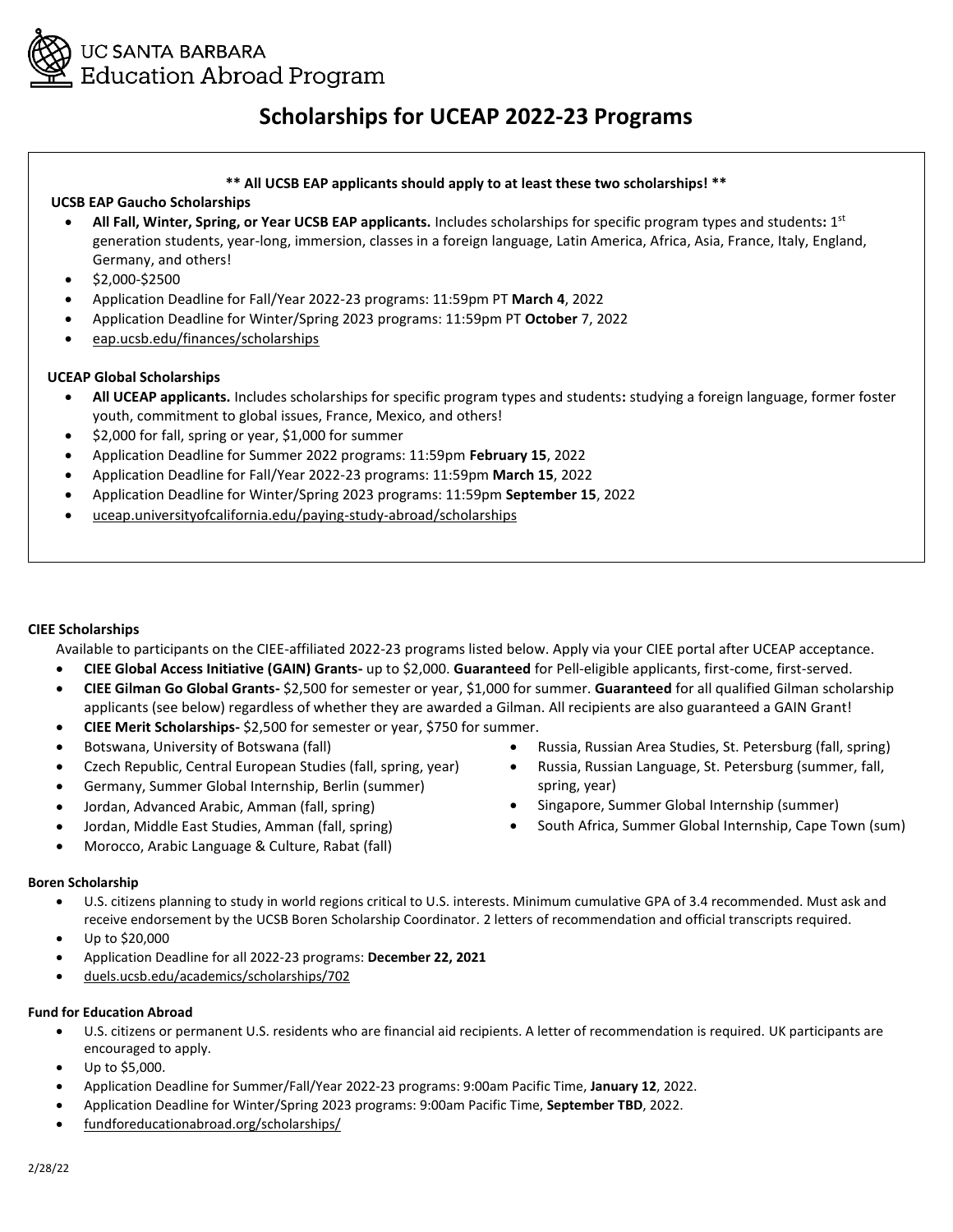### **UCSB EAP Freeman Foundation Internship Program**

- Internship on select programs in China, Japan, Korea, Singapore, Taiwan, or Thailand
- $\bullet$  \$3,000-\$6,000
- Application Deadline for Summer/Fall/Year 2022-23 programs: 1:59pm **February 4**, 2022 in the **UCSB EAP Office**.
- Application Deadline for Winter/Spring 2023 programs: 1:59pm **May 6**, 2022 in the **UCSB EAP Office**.
- [eap.ucsb.edu/academics/internships#Freeman%20Internship](https://eap.ucsb.edu/academics/internships#Freeman%20Internship)

#### **UCEAP Duttenhaver Scholarships**

- The Duttenhaver is for all year-long programs. Back to back semester programs in the same country are eligible to apply. 3.0 GPA and a letter of recommendation are required.
- $\bullet$  \$5,000
- Application Deadline for Northern Hemisphere Year 2022-23 programs (departs summer/fall 2022: 5:00pm **March 8,** 2022.
- Application Deadline for Southern Hemisphere Year 2022 programs (departs winter 2022): 5:00pm **December 1**, 2021.
- [uceap.universityofcalifornia.edu/paying-study-abroad/scholarships](file:///C:/Users/phutajulu/Downloads/uceap.universityofcalifornia.edu/paying-study-abroad/scholarships)

### **UCEAP Paul Duttenhaver Extension Scholars Program**

- For extending from the one term to spend a full year abroad in the same country. Min. 3.0 GPA. Letter of Recommendation required.
- $\bullet$  \$2,500
- Application Deadline for Fall 2021 participants extending to a Year or Spring 2022 program: 5:00pm **October 15,** 2021.
- Application Deadline for Spring 2022 participants extending to a Year or Fall 2022 program: 5:00pm **March 1**, 2022.
- [uceap.universityofcalifornia.edu/paying-study-abroad/scholarships](file:///C:/Users/phutajulu/Downloads/•%09uceap.universityofcalifornia.edu/paying-study-abroad/scholarships)

#### **Chris Borton Memorial Scholarship**

- The Chris Borton Scholarship provides eight \$8,000 awards yearly to students studying abroad for a full academic year. Minimum 3.0 GPA
- $•$  \$8,000
- Cannot be combined with a Global Scholarship or scholarship named for an individual
- Can be combined with a Duttenhaver or Paul Duttenhaver Extension Award
- Application Deadline for Year 2022-23 programs: 11:59pm **March 8**, 2022
- [uceap.universityofcalifornia.edu/paying-study-abroad/scholarships](file:///C:/Users/phutajulu/Downloads/•%09uceap.universityofcalifornia.edu/paying-study-abroad/scholarships)

### **Gilman International Scholarships**

- Eligibility: U.S. citizens who are Federal Pell Grant recipients going to locations with a U.S. Department of State Travel Advisory level of 1 or 2. Those studying a Critical Need Language, and children of active military are encouraged to apply. *If the country is at a Level 3 or 4 due to COVID-19 at the time of application, Gilman will still review your application. If it is still at a Level 3 or 4 before the program starts, then the recipient will be required to either change their program location, defer the award, or decline it. More information can be found under [Gilman Scholarship Eligibility](https://www.gilmanscholarship.org/applicants/eligibility/)*
- $\bullet$  \$1,000-\$5,000; up to \$8,000 for studying a Critical Need Language.
- **Two chances to apply!** If you don't get a scholarship in the first cycle, revise and apply again in the next eligible cycle!
- Application Deadline for Summer/Fall 2022, Year 2022-23, and Winter/Spring 2023 programs: 11:59pm Pacific Time **March 1**, 2022
- Application Deadline for Winter/Spring/Summer/Fall 2023 and Year 2023-24 programs: 11:59pm Pacific Time **October 4**, 2022
- Application Deadline for Summer/Fall 2023, Year 2023-24, and Winter/Spring 2024 programs:11:59pm Pacific Time **March TBD**, 2023
- https://www.gilmanscholarship.org/

### **Freeman-Asia Scholarships**

- U.S. citizen or permanent U.S. residents on programs in Southeastern and Eastern Asia. Minimum 2.8 GPA required.
- Up to \$7,000 for year, up to \$5,000 for semester/quarter, up to \$3,000 for summer
- Application Deadline for all 2022-23 programs: 2:00pm Pacific Time, **March 29, 2022**
- iie.org/Programs/Freeman-ASIA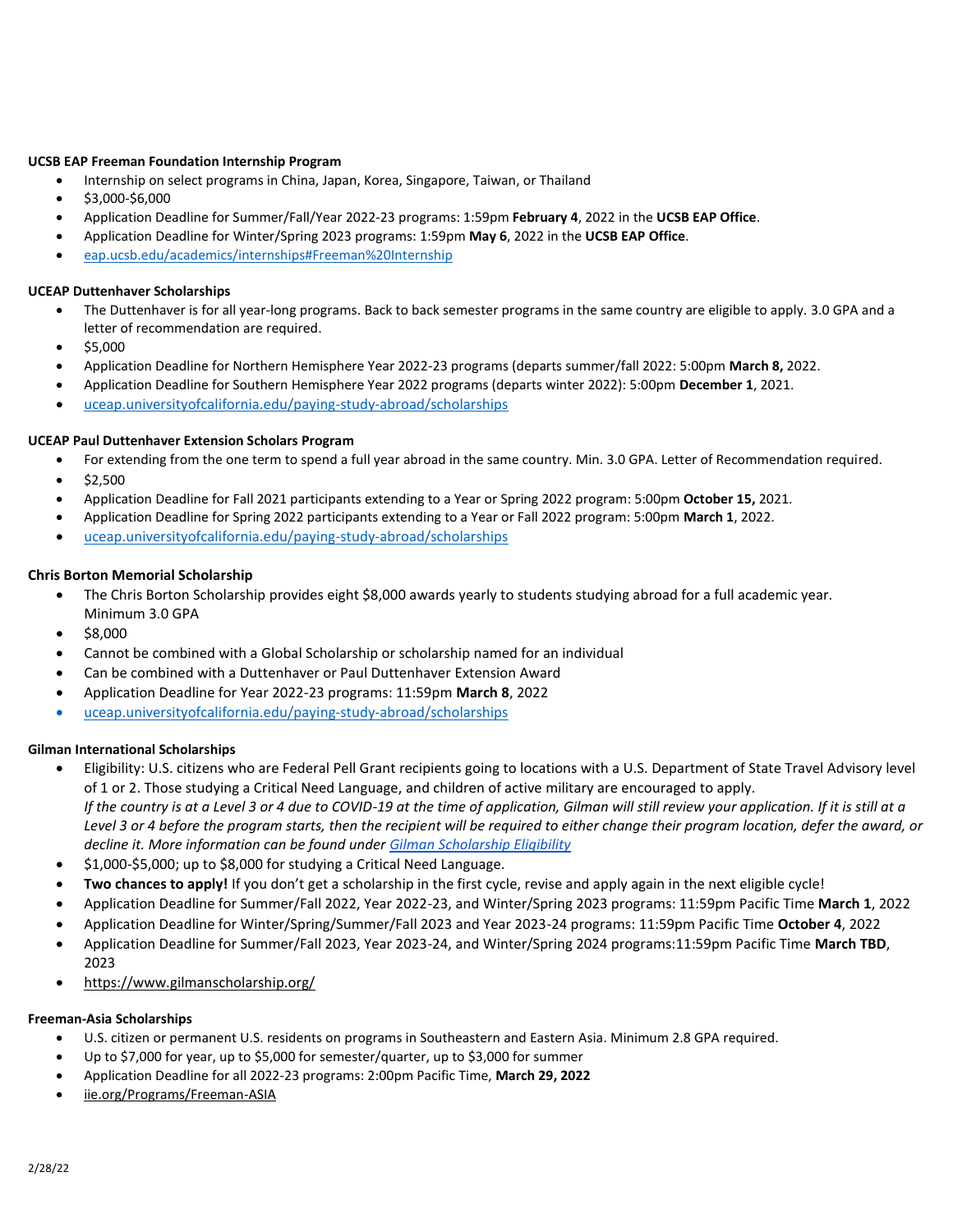# **Scholarship Essay Tips**

## **Costs & Financial Aid Workshop for winter 2022 are held every Friday (weeks 1-9) from 3-4pm check eap.ucsb.edu/news for location or zoom link**

### **Do:**

- 1. **Start early**. If required, gather letters of recommendation and official transcripts ASAP.
- 2. **Select a program** that scholarships favor: outside of Western Europe, year-long, and strongly tied to your academic and/or career goals. If you are going on a program in Western Europe or for a shorter program, explain why.
- **3. Read each essay prompt carefully and answer all parts of the question(s).**
- 4. **Focus** on your **academic reasons** for choosing your specific program (for example: why Spain and not Latin America? Why King's College London and not any other English university?).
- 5. If you **identify** as one of these under-represented categories, be sure to say so and include how that has impacted your decision to study abroad (be specific): first-generation college student, transfer student, non-traditional student (e.g. over 23 years old), ethnic/racial minority, LGBTQ, financial need, veteran, student with disabilities, STEM or strict major.
- 6. **Be specific!** Include specific course titles, internship company, precise cultural differences, etc.
- 7. **Be concise**.
- 8. Have others **review your essay drafts** before you submit.
	- We strongly recommend having a writing tutor a[t CLAS](http://clas.sa.ucsb.edu/services/writing-esl-foreign-language) review your draft. They are available for in person dropins & online for appointments.
		- For more information visit[: https://clas.sa.ucsb.edu/services/writing-esl-foreign-language](https://clas.sa.ucsb.edu/services/writing-esl-foreign-language)
- 9. (If applicable) Create a **realistic and precise** project proposal**.** Include who, what, where, when, why, and how.

### **Don't:**

- Don't write about your dream to travel. Everyone applying wants to travel. You are requesting funding to study internationally; focus on specific academic and career goals.
- Don't generalize. You must be specific! For example: instead of "I want to experience a different culture," explain, "I plan to live with a Chilean host family so that I can experience Latino family dynamics first-hand."
- Don't wait until the last minute. Treat the writing process like someone is paying you thousands of dollars to write the best scholarship essay possible (because they are!). Submit early in order to avoid any panic with technical errors or delays.

# **Do You Receive Financial Aid?**

With UCEAP, your financial aid (including scholarships, grants, loans, and VA benefits) will automatically adjust based on the cost of your program.

Please request an estimate of your adjusted financial aid package for your program by emailing your perm number and UCEAP program(s) of interest to the UCSB Financial Aid Office at FinAidEAP@sa.ucsb.edu.

# **For additional information please visit eap.ucsb.edu/finances or contact an EAP Advisor. You CAN afford to study abroad!**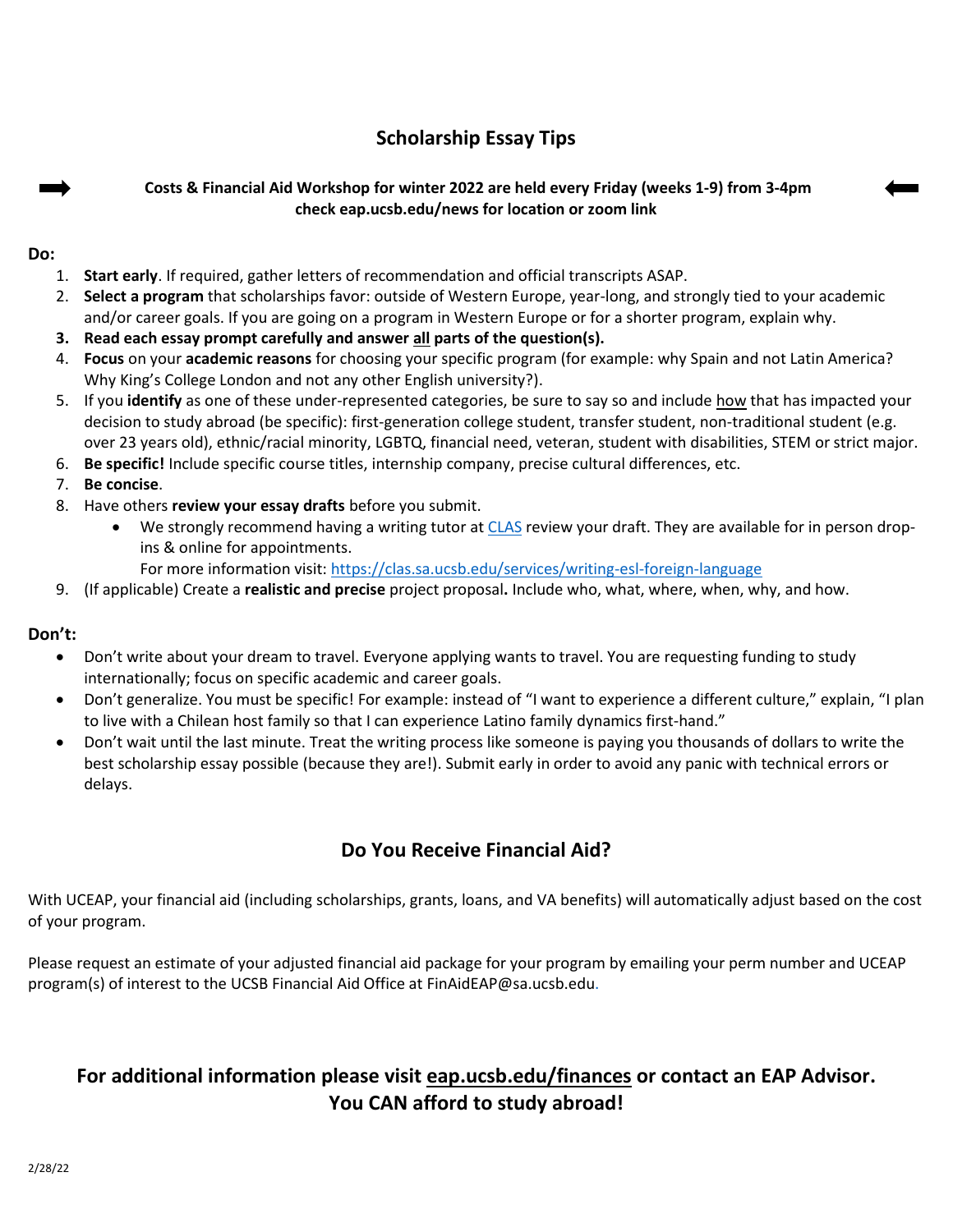# **Scholarship Essay Writing Prompts**

Every scholarship application will ask you to address a specific set of questions and it is vital that you answer each one. While you should still carefully review the scholarship websites for updated writing prompts, the information below will provide you with the questions that you should address. The information below is current as of 12/1/21.

# **Gilman Scholarship**

gilmanscholarship.org/applicants/essays/

This scholarship values our students' diversity of background and experience including but not limited to:

- $\bullet$  1<sup>st</sup> generation college students
- Students in STEM fields
- Racial and ethnic minority students
- **•** Students with disabilities
- Transfer students

## *IF APPLICABLE: It is important for you to self-disclose in your essay how you identify.*

## **Essay #1 – Statement of Purpose** (max of 7,000 characters including spaces)

- How will studying or interning abroad help you achieve your future academic or professional goals?
- Why did you select your specific program and host country?
- How are you academically prepared to be a successful scholar abroad? If you have faced significant academic difficulties, tell us about those and how you are overcoming them.
- What examples of knowledge, skills, and experiences will you draw on to meet the challenges of going abroad?
- IF APPLICABLE: How do you identify with the diversity of background and experience? Self-disclose in the essay.

## Review your essay draft and ask yourself:

- Do you make a connection between your **program** and goals?
- Do you make a connection between your **country** and goals?
- Do you share how you will be **academically successful** on your program?
- Do you give **examples** of your experiences, skills and knowledge that you will use to meet program challenges?
- Do you address how this abroad experience will **impact** your future?

## **Essay #2 – Community Impact Essay #1: Building Mutual Understanding Essay** (max of 3,000 characters incl. spaces)

- As a U.S. citizen, how will you represent and share what it means to be an American during your program?
- How will you seek opportunities to become more culturally engaged and have meaningful interactions with people and cultures different from your own during your abroad program?

## Review your essay draft and ask yourself:

- Do you articulate how you will **represent** the United States as a citizen diplomat while abroad?
- Do you explain how you will **contribute** to the goal of building mutual understanding?
- Do you discuss how you will look for opportunities to build **meaningful relationships** and become more **culturally engaged**?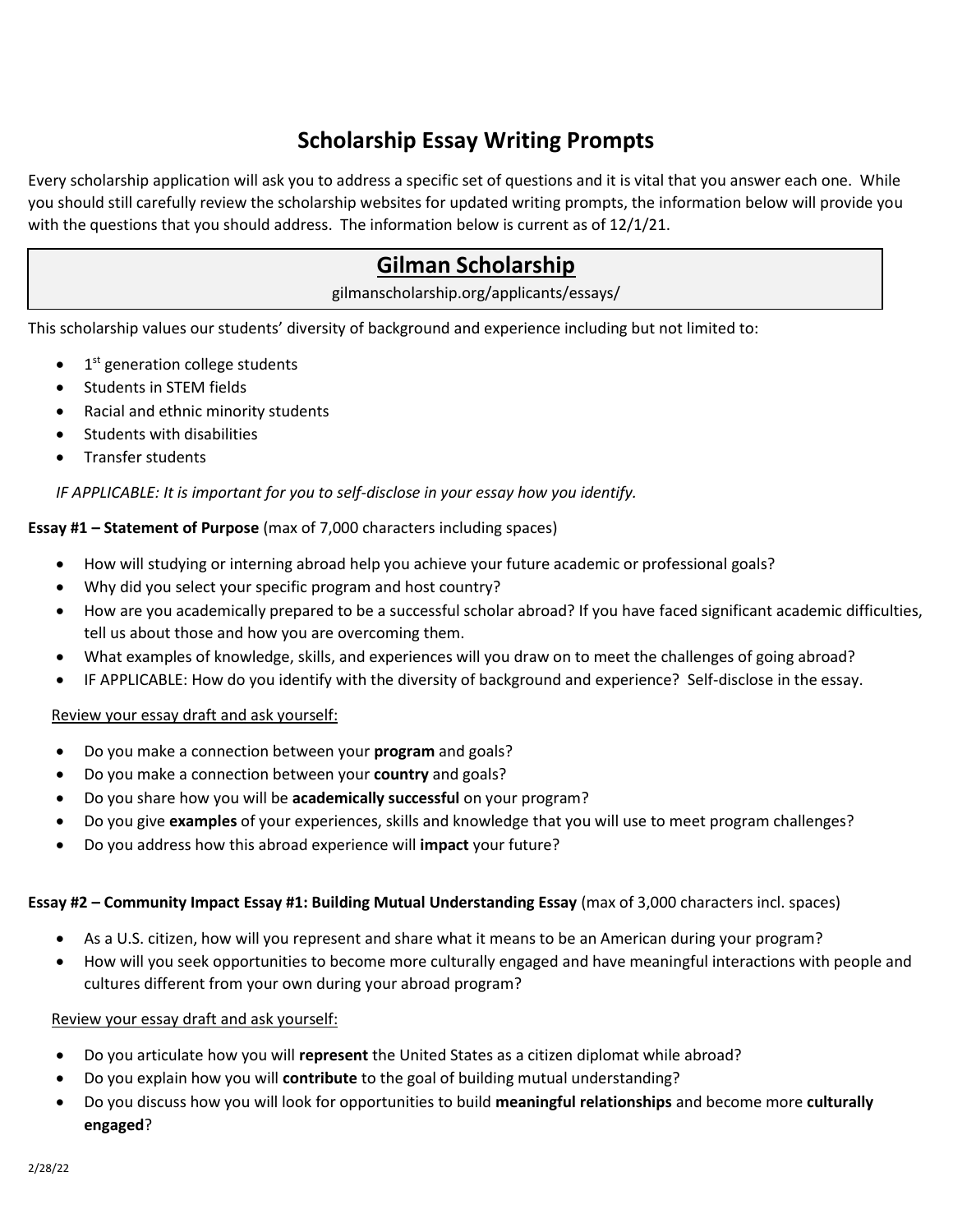### **Essay #3 – Community Impact Essay #2: Follow-on Service Project Proposal** (max of 3,000 characters incl. spaces)

- What is your project and how will it increase awareness of study abroad and the Gilman Program among your peers in your home or campus community?
- Identify and explain why you chose the specific community you will be reaching.
- How will you integrate the impact of your experience abroad into your project?
- How will you integrate the impact of your experience abroad into your project?
- With which campus departments, student organizations, or community organizations will you collaborate?

## Review your essay draft and ask yourself:

- Does your project proposal **increase awareness** of the Gilman Scholarship and study abroad?
- Is your project **feasible**?
- Do you give a **detailed plan** for your project?
- Do you include your **study abroad experience** into your project?
- Do you have an **intended audience**? Who will you collaborate with to reach this community?

## **IF APPLICABLE: Essay #4 - Critical Need Language Award** (max of 2,000 characters incl. spaces)

- What are your motivations for improving your language proficiency academically, professionally, and personally?
- How do you intend to improve your language skills while studying abroad? How will you increase your proficiency in the language inside and outside of the classroom setting?
- How do you intend to use the language after you study abroad, and how will the Critical Need Language Award prepare you for this?
- If you would like to be considered for an exception to our policy of studying a language in a country/location where it is predominately spoken, please explain why you chose your particular location and the benefits and resources for studying the selected language there?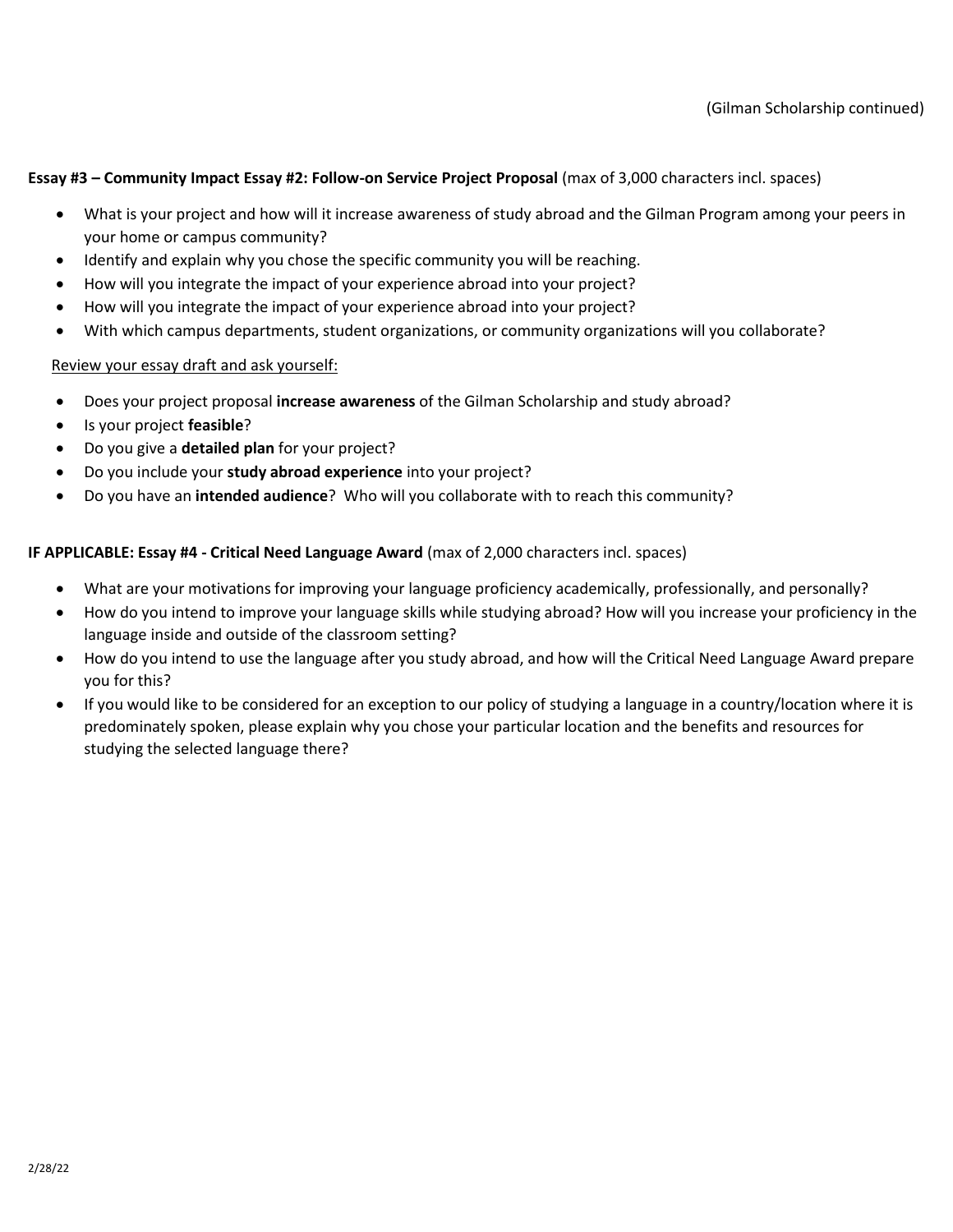# **UCEAP Global Scholarship**

## uceap.universityofcalifornia.edu/paying-study-abroad/scholarships

### **Statement of Purpose** (500 words or less)

When preparing to write your personal statement, think about how you will learn and grow from your time abroad. The selection committee is looking for students who approach the privilege of studying abroad with humility, who will be keen observers of their host country, and who will be open to new experiences. In your essay, address each of the points below.

- What sparked your interest in studying abroad?
- How will your program abroad relate to your academic, career and/or personal goals?
	- $\circ$  Address all 3 goals, even if you're not 100% sure of which career you wish to pursue. If the program can possibly relate to a career that you might be interested in, go ahead and write about it.
	- o For your academic goals, elaborate beyond "these courses will fulfill requirements for my major".
- What academic preparation have you done for your program?
- How do you communicate across group differences and/or conflicts?

Personal growth opportunities for studying abroad:

- If you are a student with financial need, please discuss how this has **impacted** your decision to study abroad. o While you may state why you have a financial need, you MUST address the "impact" portion of this.
- What do you hope to experience while abroad? How do you hope to grow personally while abroad?
- IF APPLICABLE: If you are a student who identifies with a cohort that is traditionally underrepresented on study abroad programs, please discuss how this has impacted your decision to study abroad.
	- o You must explicitly disclose in your essay how you identify and you MUST address the "impact" portion of this
	- Traditionally underrepresented students on UCEAP programs include, but are not limited to,
		- students who have transferred to UC from a community college or state university
		- veterans
		- first-generation college students
		- students on programs where the majority of classes are taught in a language other than English
		- students who spend a full year abroad (two semesters or three quarters)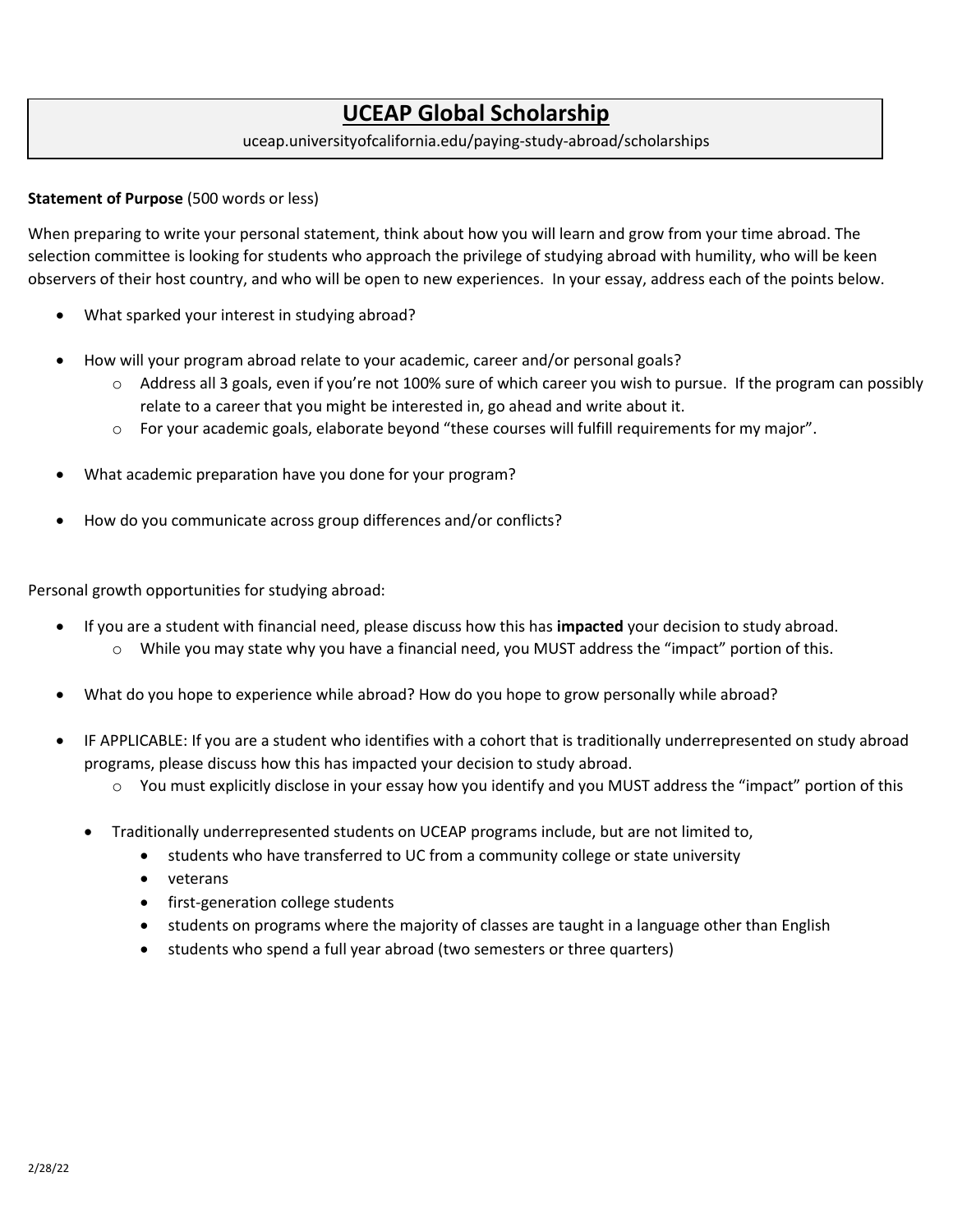# **UCEAP Duttenhaver Scholarship**

### uceap.universityofcalifornia.edu/paying-study-abroad/scholarships

The Duttenhaver Scholars Program makes awards **available for UCEAP students who will participate in a year-long EAP program**. UCEAP and the donor, Linda Duttenhaver, value the benefits that come with a year-long program and want to encourage and assist students who are considering this option. These \$5,000 awards will be disbursed based on academic performance and financial need. Applicants must have a passion for studying abroad and a willingness to embrace and learn from the host country's customs, language, and culture.

Students may anticipate that spending a year abroad will allow them to learn about themselves and others. When preparing to write your personal statement, think about how you will learn and grow from your time abroad. The selection committee is looking for students who approach the privilege of studying abroad with humility, who will be keen observers of their host country, and who will be open to new experiences.

### **Essay #1 – Statement of Purpose** (750 or less)

Address how the country, language (if applicable), and specific program you selected will help you achieve your academic, professional, and personal goals. Address each of the points below.

Academic objectives for studying abroad:

- Which courses do you plan to take abroad?
	- o How will these courses complement or enhance what you have taken at your home UC campus?
	- o What do you hope to learn?
- Are there faculty members at your host university with whom you would like to study?
	- o If the answer is "no", feel free to not answer this question.
- Are there departments at your host university that offer unique perspectives on your area of study that are different from your home department?

Career objectives for studying abroad:

- Are there unique opportunities in your host country that will help to prepare you for your career?
- Do you plan to have an internship related to your career interests?

Personal growth opportunities for studying abroad:

- Why did you choose a year-long program?
- What do you hope to experience while abroad?
- How do you hope to grow personally while abroad?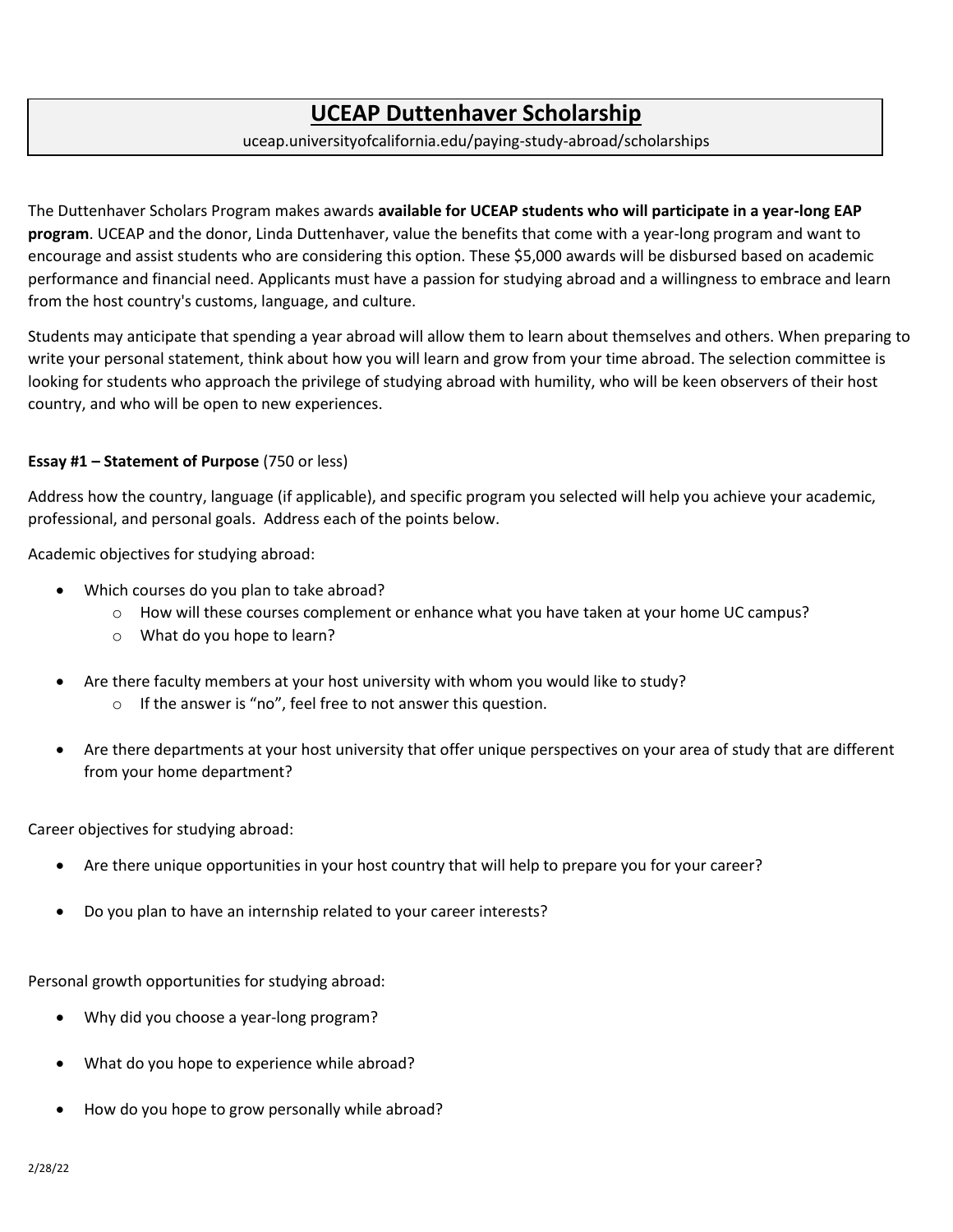# **Essay #2 – Statement of Financial Need** (250 words or less)

Students who do NOT receive financial aid are eligible to apply as long as they can explain why they have a financial need.

- Provide an essay that explains your need for financial assistance.
- Please include how you plan to personally financially contribute to your program cost and if your family is going to contribute financially.
- Please also include information about any loans you have taken out up to this point.

Be as complete and candid as possible in your essay, particularly if you have any unusual circumstances that affect your eligibility for financial aid or your ability to pay for your study abroad program. Examples include: first generation college student, re-entry student, single parent, parental unemployment, bankruptcy, unforeseen medical expenses, siblings in college, etc. Do not restate information from your Statement of Purpose.

# **Essay #3 – Statement of Academic Preparation** (250 words or less)

Tell us about your academic preparation for your time abroad.

- Explain how your major or focus of study is related to your host country and the opportunities available there.
- If your program is taught in English but you will live in a country where English is not the primary language, explain what you have done to prepare to live in this environment.
- If you have chosen your host country for a specific area of study, please indicate that and how you have prepared to take advantage of those courses.

IF APPLICABLE: The preferred qualification for the scholarship is a 3.0 GPA. If you have a GPA below 3.0, please use the Statement of Academic Preparation to explain why your GPA is below the requirement.